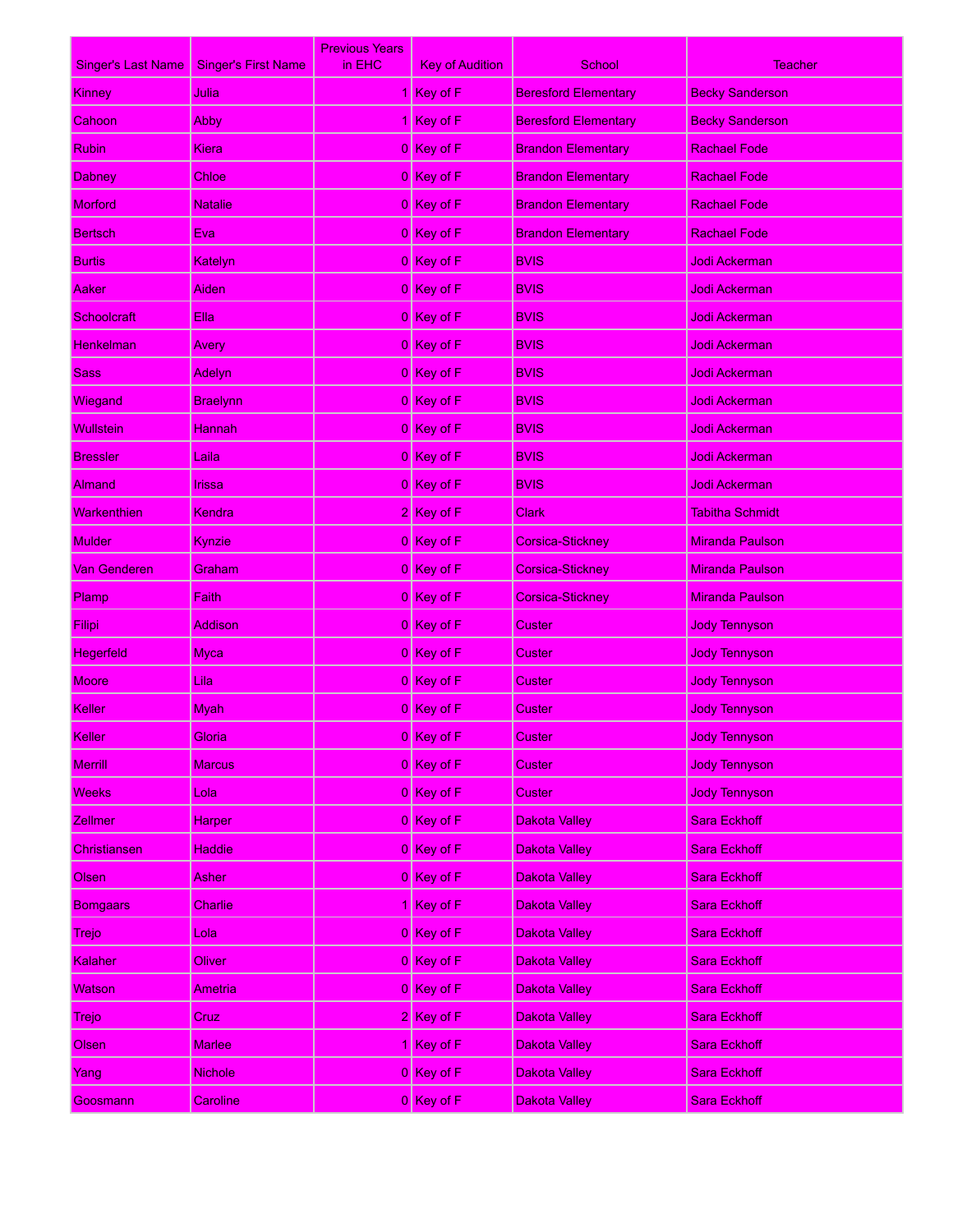| Batie           | Ella,           | 2 Key of F                    | Eureka Public School                | <b>Francie Ingerson</b>                 |
|-----------------|-----------------|-------------------------------|-------------------------------------|-----------------------------------------|
| Gage            | Rachel          | 2 Key of F                    | <b>Eureka Public School</b>         | <b>Francie Ingerson</b>                 |
| <b>Mettler</b>  | <b>Maycee</b>   | 2 Key of F                    | Eureka Public School                | <b>Francie Ingerson</b>                 |
| Metzger         | Cloei           | 0 Key of F                    | <b>Eureka Public School</b>         | <b>Francie Ingerson</b>                 |
| Grossmann       | Daniel          | 0 Key of F                    | Eureka Public School                | <b>Francie Ingerson</b>                 |
| Drey            | Avery           | 0 Key of F                    | <b>Eureka Public School</b>         | <b>Francie Ingerson</b>                 |
| Grenz           | <b>Maddyx</b>   | 1 Key of F                    | Eureka Public School                | <b>Francie Ingerson</b>                 |
| Wilson          | Rocky           | 1 Key of F                    | <b>Gertie Belle Rogers</b>          | <b>Annie Woodmansey</b>                 |
| Jager           | Ella            | $\sqrt{\frac{1}{2}}$ Key of F | Hanson                              | <b>Paige Wieseler</b>                   |
| Kayser          | <b>Taylor</b>   | $\sqrt{\frac{1}{1}}$ Key of F | <b>Hanson School</b>                | <b>Paige Wieseler</b>                   |
| Patzlaff        | Carys           | 0 Key of F                    | <b>Hanson School</b>                | <b>Paige Wieseler</b>                   |
| Robertson       | Tiana           | 0 Key of F                    | <b>Hanson School</b>                | <b>Paige Wieseler</b>                   |
| Sanford         | Carly           | 0 Key of F                    | <b>Inspiration Elementary</b>       | Jodi Ackerman                           |
| Anderson        | <b>Nora</b>     | 1 Key of F                    | <b>Jolley Elementary</b>            | <b>Gretchen Burbach</b>                 |
| Formisano       | <b>Maren</b>    | $\sqrt{\frac{1}{2}}$ Key of F | <b>Jolley Elementary</b>            | <b>Gretchen Burbach</b>                 |
| Tucker          | Aubrey          | 1 Key of F                    | <b>Jones County</b>                 | Nicole Barnes and Rose Comp             |
| <b>Dowling</b>  | Maggie          | 1 Key of F                    | <b>Jones County</b>                 | <b>Nicole Barnes and Rose Comp</b>      |
| Fuhrer          | <b>Paislee</b>  | 0 Key of F                    | Mobridge-Pollock                    | Lisa Zahn                               |
| Pateneaude      | Porter          | 0 Key of F                    | Mobridge-Pollock                    | Lisa Zahn                               |
| Thorn           | <b>Evelyn</b>   | 0 Key of F                    | <b>Sioux Falls Lutheran School</b>  | <b>Kristi Prouty and Melissa Miller</b> |
| Aker            | Ella            | 1 Key of F                    | <b>Sioux Falls Lutheran School</b>  | <b>Kristi Prouty and Melissa Miller</b> |
| Hanson          | <b>Nolen</b>    | 1 Key of F                    | <b>Sioux Falls Lutheran School</b>  | <b>Kristi Prouty and Melissa Miller</b> |
| Olander         | Ethan           | 0 Key of F                    | <b>Sioux Falls Lutheran School</b>  | <b>Kristi Prouty and Melissa Miller</b> |
| Raml            | <b>Brenna</b>   | 0 Key of F                    | <b>Sioux Valley School District</b> | <b>Mallary Pingleton</b>                |
| Livingston      | Cora Jane       | 0 Key of F                    | <b>Sioux Valley School District</b> | <b>Mallary Pingleton</b>                |
| Ware            | Mahniya         | 1 Key of F                    | <b>Sonia Sotomayor Elementary</b>   | <b>Melanie Sander</b>                   |
| Weissner        | <b>Britta</b>   | 1 Key of F                    | <b>Sonia Sotomayor Elementary</b>   | <b>Melanie Sander</b>                   |
| Cole            | Simon           | 0 Key of F                    | <b>Sonia Sotomayor Elementary</b>   | <b>Melanie Sander</b>                   |
| <b>Malchow</b>  | Katie           | 0 Key of F                    | <b>Sonia Sotomayor Elementary</b>   | <b>Melanie Sander</b>                   |
| Eastman         | Mataya          | $0$ Key of F                  | <b>Sonia Sotomayor Elementary</b>   | <b>Melanie Sander</b>                   |
| <b>Barrett</b>  | Hanalei         | 0 Key of F                    | <b>Sonia Sotomayor Elementary</b>   | <b>Melanie Sander</b>                   |
| Goff            | Avery           | $0$ Key of F                  | <b>Sonia Sotomayor Elementary</b>   | <b>Melanie Sander</b>                   |
| Gruber          | Johanna         | 0 Key of F                    | <b>Sonia Sotomayor Elementary</b>   | <b>Melanie Sander</b>                   |
| Warren          | Lydia           | $0$ Key of F                  | <b>Sonia Sotomayor Elementary</b>   | <b>Melanie Sander</b>                   |
| <b>Marso</b>    | Aval            | 0 Key of F                    | <b>Stagebarn MS</b>                 | <b>Hillary Hill</b>                     |
| Roth            | Kaleb           | 1 Key of F                    | <b>Stagebarn MS</b>                 | <b>Hillary Hill</b>                     |
| <b>Heideman</b> | Morgan          | 0 Key of F                    | <b>Stagebarn MS</b>                 | <b>Hillary Hill</b>                     |
| <b>Smith</b>    | Stella          | 1 Key of F                    | <b>Sturgis Elementary School</b>    | <b>Mary Ann Stenbak</b>                 |
| <b>Meland</b>   | <b>Kwynnlee</b> | 0 Key of F                    | <b>Sturgis Elementary School</b>    | <b>Mary Ann Stenbak</b>                 |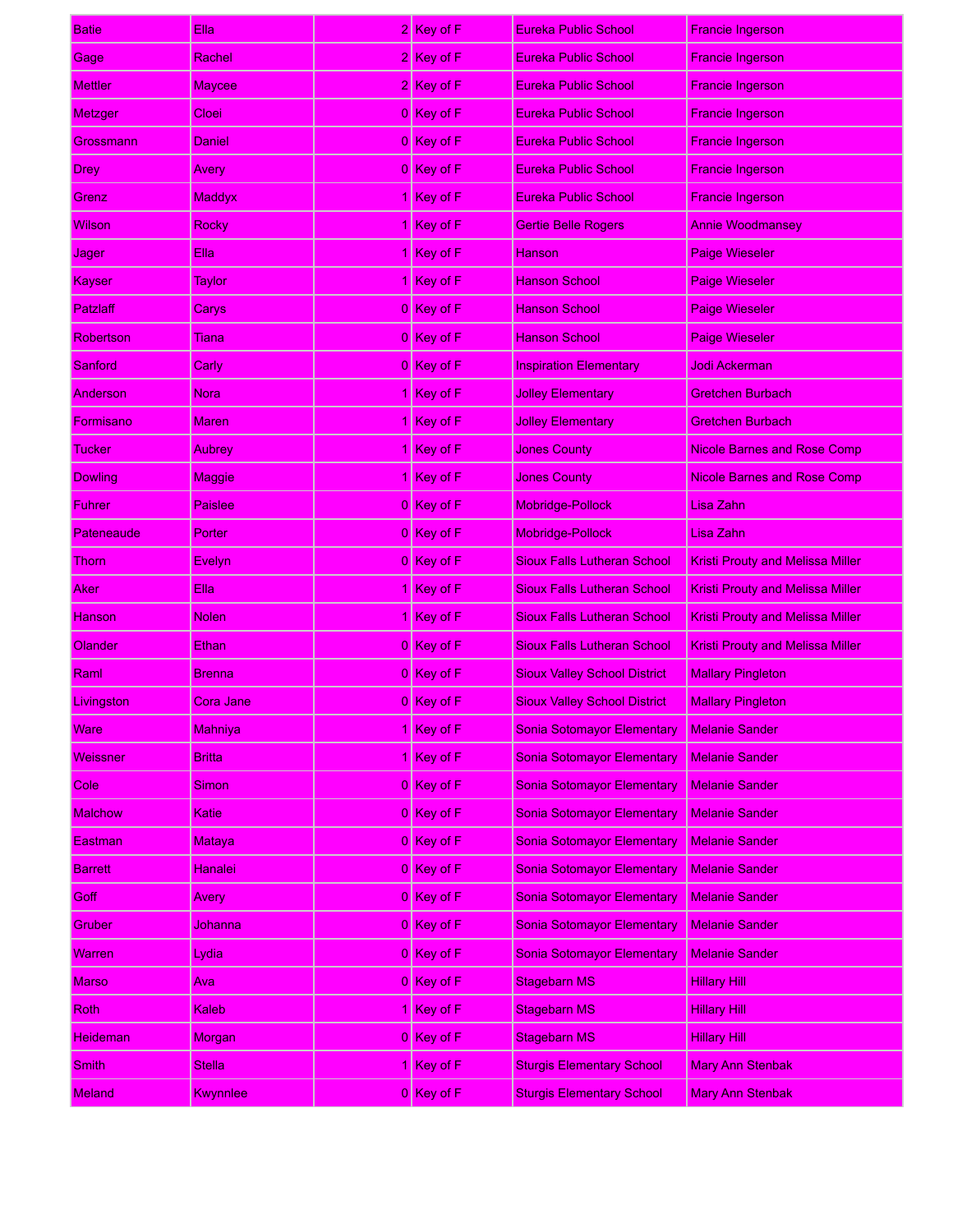| <b>Burshia</b>            | Sekoya                     |                                 | 0 Key of F             | <b>Sturgis Elementary School</b>   | <b>Mary Ann Stenbak</b> |
|---------------------------|----------------------------|---------------------------------|------------------------|------------------------------------|-------------------------|
| <b>Spring</b>             | <b>Blakely</b>             |                                 | 0 Key of F             | <b>Sturgis Elementary School</b>   | <b>Mary Ann Stenbak</b> |
| Oliver                    | Gavin                      |                                 | 0 Key of F             | <b>Sturgis Elementary School</b>   | <b>Mary Ann Stenbak</b> |
| <b>Karrels</b>            | Lainee                     |                                 | 0 Key of F             | <b>Sturgis Elementary School</b>   | <b>Mary Ann Stenbak</b> |
| <b>Michael</b>            | Kaylee                     |                                 | 0 Key of F             | <b>Sturgis Elementary School</b>   | <b>Mary Ann Stenbak</b> |
| <b>Sparks</b>             | Kaleb                      |                                 | 0 Key of F             | <b>Sturgis Williams MS</b>         | <b>Hillary Hill</b>     |
| Langbehn                  | Emma                       |                                 | 0 Key of F             | <b>Wolsey-Wessington</b>           | <b>Eric Bliss</b>       |
| <b>Stevens</b>            | Ciera                      |                                 | $Key$ of F             | <b>Wolsey-Wessington</b>           | <b>Eric Bliss</b>       |
| <b>Sievers</b>            | Kaydence                   |                                 | 0 Key of F             | <b>Wolsey-Wessington</b>           | <b>Eric Bliss</b>       |
| <b>Boomsma</b>            | Sophia                     |                                 | 0 Key of F             | <b>Wolsey-Wessington</b>           | <b>Eric Bliss</b>       |
| <b>Singer's Last Name</b> | <b>Singer's First Name</b> | <b>Previous Years</b><br>in EHC | <b>Key of Audition</b> | School                             | <b>Teacher</b>          |
| Kilgore                   | <b>Taylor</b>              |                                 | 2 Key of G             | <b>Beresford Elementary</b>        | <b>Becky Sanderson</b>  |
| Penn                      | Sophia                     |                                 | Key of G               | <b>Beresford Elementary</b>        | <b>Becky Sanderson</b>  |
| Sorensen                  | Gracelyn                   |                                 | 0 Key of G             | <b>Beresford Elementary</b>        | <b>Becky Sanderson</b>  |
| Lounsbery                 | Lia                        |                                 | $0$ Key of G           | <b>Beresford Elementary</b>        | <b>Becky Sanderson</b>  |
| Sieperda                  | Anna                       |                                 | 0 Key of G             | <b>Beresford Elementary School</b> | <b>Becky Sanderson</b>  |
| <b>Andrews</b>            | Anna                       |                                 | 0 Key of G             | <b>Beresford Elementary School</b> | <b>Becky Sanderson</b>  |
| <b>Vanden Bosch</b>       | Anneka                     |                                 | 0 Key of G             | <b>Beresford Public Schools</b>    | <b>Becky Sanderson</b>  |
| Castillo                  | Ava                        |                                 | $0$ Key of G           | Dakota Valley                      | <b>Sara Eckhoff</b>     |
| Hale                      | Kaite Jo                   |                                 | 0 Key of G             | Dakota Valley                      | <b>Sara Eckhoff</b>     |
| <b>Monical</b>            | <b>Hayes</b>               |                                 | $0$ Key of G           | Dakota Valley                      | Sara Eckhoff            |
| Fritchen                  | <b>Berkley</b>             |                                 | 0 Key of G             | Dakota Valley                      | Sara Eckhoff            |
| Deacon                    | Sophie                     |                                 | $2$ Key of G           | Dakota Valley                      | <b>Sara Eckhoff</b>     |
| Fritchen                  | <b>Berkley</b>             |                                 | 0 Key of G             | Dakota Valley                      | <b>Sara Eckhoff</b>     |
| Liao :                    | Iris:                      |                                 | 2 Kev of G             | Dakota Valley                      | Sara Eckhoff            |
| Ramos                     | <b>Brynn</b>               |                                 | $2$ Key of G           | Dakota Valley                      | Sara Eckhoff            |
| Taylor                    | Lydia                      |                                 | 2 Key of G             | Dakota Valley                      | Sara Eckhoff            |
| <b>Hughes</b>             | <b>Riley</b>               |                                 | Key of G               | Dakota Valley                      | Sara Eckhoff            |
| Sunderland                | Madalyn                    |                                 | Key of G               | <b>Deubrook Elementary School</b>  | <b>Tammy Ruhd</b>       |
| <b>Moritz</b>             | Leif                       |                                 | 0 Key of G             | <b>Garretson Elementary</b>        | Erika Brown             |
| Retterath                 | Audrey                     |                                 | $0$ Key of G           | <b>Gertie Belle Rogers</b>         | <b>Annie Woodmansey</b> |
| <b>Schuetzle</b>          | Reagan                     |                                 | Key of G               | Herreid                            | <b>Julie Borr</b>       |
| Mills                     | Gavin                      |                                 | $0$ Key of G           | Herreid                            | Julie Borr              |
| Severson                  | Carson                     |                                 | Key of G               | <b>Jolley Elementary</b>           | <b>Gretchen Burbach</b> |
| Anderson                  | Eleanor                    |                                 | Key of G               | <b>Jolley Elementary</b>           | Gretchen Burbach        |
| Armbrust                  | Joy                        |                                 | Key of G               | <b>Jolley Elementary</b>           | Gretchen Burbach        |
| Fisher                    | Michael                    |                                 | $0$ Key of G           | <b>Jolley Elementary</b>           | <b>Trisha Fisher</b>    |
| <b>Kokesh</b>             | Gabby                      |                                 | 0 Key of G             | <b>Jolley Elementary</b>           | <b>Gretchen Burbach</b> |
| <b>Brown</b>              | Olivia                     |                                 | $0$ Key of G           | <b>Jolley Elementary</b>           | Gretchen Burbach        |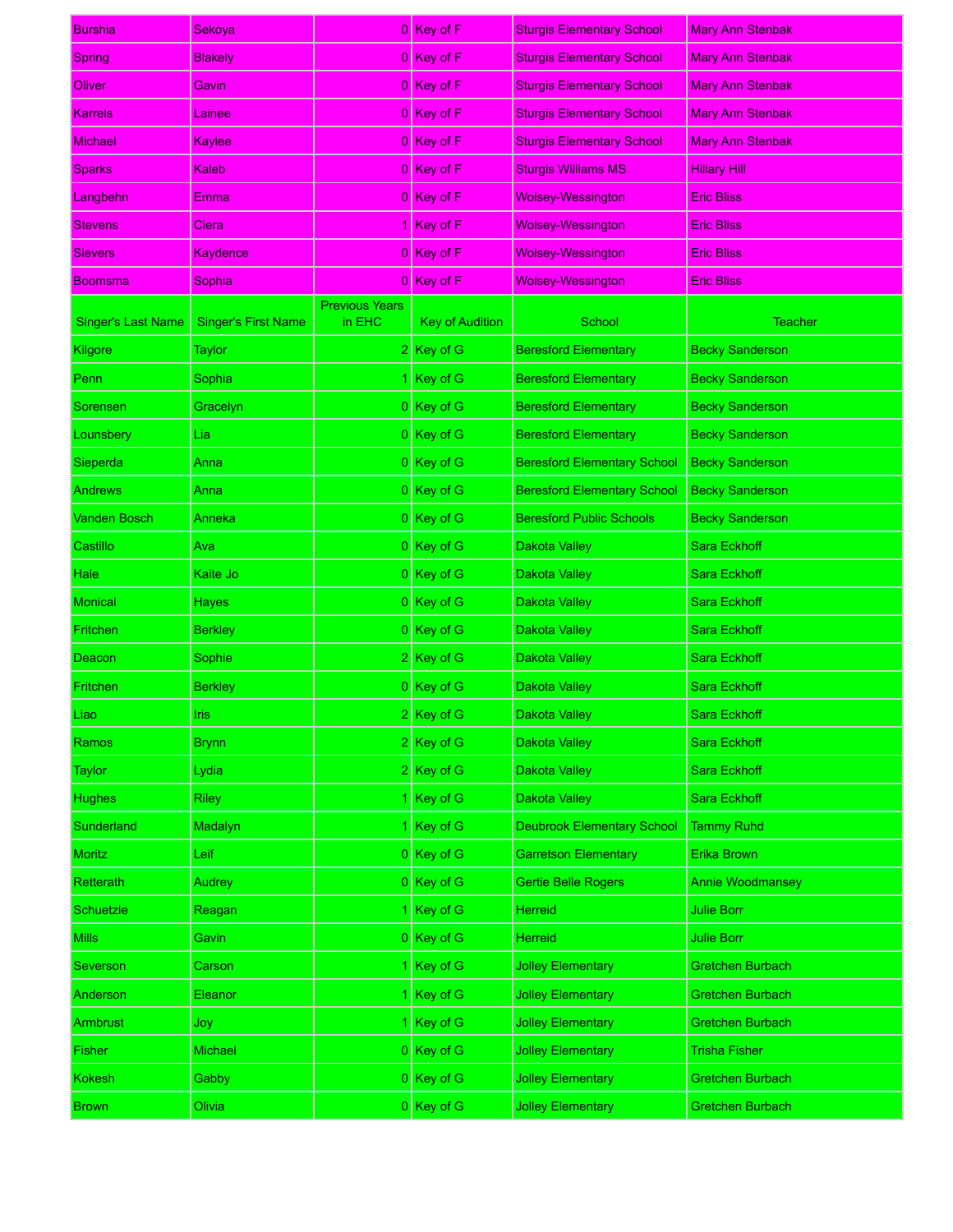| Chapman          | Kara           | 0 Key of G   | <b>Jolley Elementary</b>           | <b>Gretchen Burbach</b>                 |
|------------------|----------------|--------------|------------------------------------|-----------------------------------------|
| King             | Kristin        | 0 Key of G   | Kimball                            | Rebecca Rasmussen                       |
| Hoing            | Lydia          | 1 Key of G   | Kimball                            | Rebecca Rasmussen                       |
| Eimers           | Dawson         | 1 Key of G   | Kimball                            | Rebecca Rasmussen                       |
| Gilbertz         | Mikenna        | 1 Key of G   | Kimball                            | Rebecca Rasmussen                       |
| York             | Jori           | 0 Key of G   | <b>Lawrence Elementary</b>         | <b>Tanya Davis</b>                      |
| _ewison          | <b>Sean</b>    | 0 Key of G   | <b>Lawrence Elementary</b>         | <b>Tanya Davis</b>                      |
| Kitrell          | Makenna        | 0 Key of G   | <b>Lawrence Elementary</b>         | <b>Tanya Davis</b>                      |
| Roberts          | Kambree        | 0 Key of G   | <b>Lawrence Elementary</b>         | <b>Tanya Davis</b>                      |
| Hauck            | Lily           | 1 Key of G   | LB Williams                        | <b>Kim Bruguier</b>                     |
| Bartunek         | Sunny          | 1 Key of G   | LB Williams                        | <b>Kim Bruguier</b>                     |
| Hofer            | Hadleigh       | 0 Key of G   | LB Williams                        | <b>Kim Bruguier</b>                     |
| Hansen           | Carlee         | 1 Key of G   | <b>LB Williams Mitchell</b>        | <b>Kim Bruguier</b>                     |
| <b>Bauer</b>     | <b>Norah</b>   | 1 Key of G   | LB Williams Mitchell               | <b>Kim Bruguier</b>                     |
| Miskimins        | Alexa          | 1 Key of G   | LB Williams, Mitchell              | <b>Kim Bruguier</b>                     |
| <b>Miskimins</b> | Ellie:         | 1 Key of G   | LB Williams, Mitchell              | <b>Kim Bruguier</b>                     |
| Dalle            | Gretchyn       | 0 Key of G   | Lennox                             | <b>Taylor Brekke</b>                    |
| Werner           | Grace          | 0 Key of G   | Lennox                             | <b>Taylor Brekke</b>                    |
| Menning          | Morgan         | 1 Key of G   | <b>Mitchell Christian</b>          | Kathleen Liesinger                      |
| <b>Strong</b>    | Julia          | 0 Key of G   | <b>Mitchell Christian</b>          | Kathleen Liesinger                      |
| Hollenbeck       | Abby           | 1 Key of G   | Mobridge-Pollock                   | Lisa Zahn                               |
| Larson           | Avery          | 0 Key of G   | Mobridge-Pollock                   | Lisa Zahn                               |
| Schneider        | Payton         | 0 Key of G   | Mobridge-Pollock                   | Lisa Zahn                               |
| <b>Borah</b>     | <b>Alice</b>   | 0 Key of G   | Mobridge-Pollock                   | Lisa Zahn                               |
| Borah            | <b>Abby</b>    | 0 Key of G   | Mobridge-Pollock                   | Lisa Zahn                               |
| Duncan           | <b>Willow</b>  | 0 Key of G   | Mobridge-Pollock                   | Lisa Zahn                               |
| <b>Shipley</b>   | Peyton         | 1 Key of G   | <b>Piedmont Valley Elementary</b>  | <b>Anna Peachey</b>                     |
| Reed             | <b>Ruby</b>    | 1 Key of G   | <b>Piedmont Valley Elementary</b>  | <b>Anna Peachey</b>                     |
| <b>Burdick</b>   | <b>Riley</b>   | 1 Key of G   | <b>Piedmont Valley Elementary</b>  | <b>Anna Peachey</b>                     |
| Davis            | Canden         | $0$ Key of G | <b>Piedmont Valley Elementary</b>  | <b>Anna Peachey</b>                     |
| <b>Markworth</b> | Olivia         | 1 Key of G   | <b>Piedmont Valley Elementary</b>  | <b>Anna Peachey</b>                     |
| Petersen         | Hendrik        | 1 Key of G   | <b>Piedmont Valley Elementary</b>  | <b>Anna Peachey</b>                     |
| <b>James</b>     | <b>Madison</b> | $0$ Key of G | <b>Piedmont Valley Elementary</b>  | <b>Anna Peachey</b>                     |
| <b>Sheldon</b>   | Cienna         | $0$ Key of G | <b>Piedmont Valley Elementary</b>  | <b>Anna Peachey</b>                     |
| <b>Brant</b>     | Katelyn        | $0$ Key of G | <b>Piedmont Valley Elementary</b>  | <b>Anna Peachey</b>                     |
| Hanson           | Aubree         | $0$ Key of G | <b>Piedmont Valley Elementary</b>  | Anna Peachey                            |
| Ozuna            | <b>Brooke</b>  | 1 Key of G   | <b>Piedmont Valley Elementary</b>  | Anna Peachey                            |
| Sjurseth         | Summit         | $0$ Key of G | <b>Redfield Public School</b>      | Chisyl Joy Cristobal                    |
| <b>Anane</b>     | Olivia         | 0 Key of G   | <b>Sioux Falls Lutheran School</b> | <b>Kristi Prouty and Melissa Miller</b> |